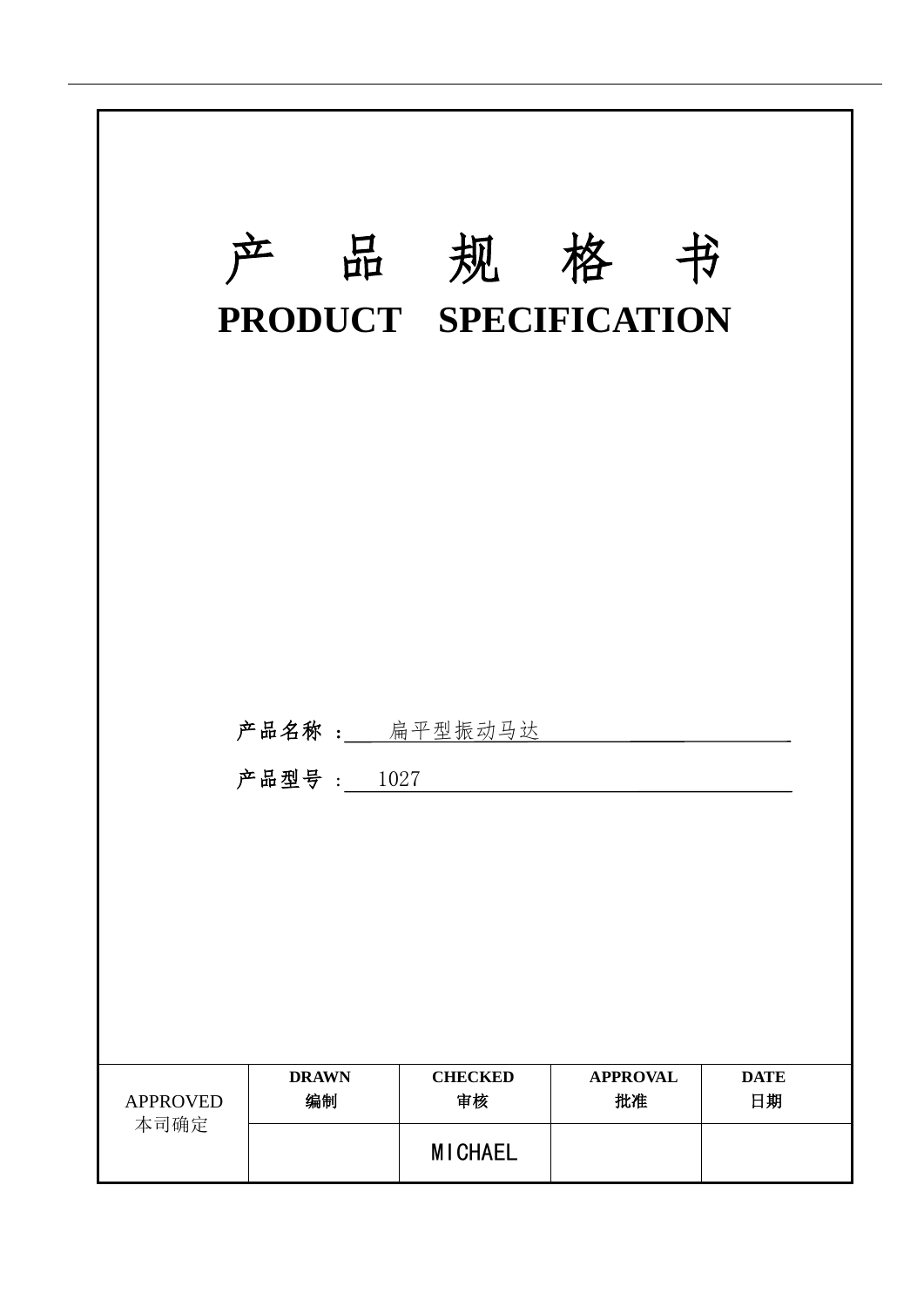ISSUE: O

MODEL: NUMBER:

1. Construction Form (结构形式)

| No.<br>序号 | <b>ITEM</b><br>项目          | <b>Contents</b><br>内容                                   |
|-----------|----------------------------|---------------------------------------------------------|
| $1 - 1$   | Motor Construction<br>电机结构 | Φ10-Flat Coreless Vibration Motor<br>直径为 10mm的扁平型无芯振动马达 |
| $1 - 2$   | Coil Construction<br>线圈结构  | Flat Coreless Coil<br>扁平型无芯线圈                           |
| $1 - 3$   | Rectifying Method<br>换向方式  | Precious Brush and Commutator<br>贵金属电刷与换向器的换向           |

### 2. Standard Operating Condition (标准运行条件)

| No.<br>序号 | <b>ITEM</b><br>项目                     | Contents<br>内容                                   |
|-----------|---------------------------------------|--------------------------------------------------|
| $2 - 1$   | Rated Voltage<br>额定电压                 | DC 3.0V                                          |
| $2 - 2$   | Rated Load<br>额定负荷                    | Vibration Weight<br>偏心锤 (内置)                     |
| $2 - 3$   | Rotation Direction<br>旋转方向            | CCW or CW<br>逆时针或顺时针方向                           |
| $2 - 4$   | Motor Position<br>电机安装位置              | Any Position Available<br>任何位置都可以                |
| $2 - 5$   | Voltage Range for Use<br>工作电压范围       | DC 2.5 $\sim$ 3.5V                               |
| $2 - 6$   | Allowable Temperature Range<br>允许温度范围 | Working Temperature:-20°C-70°C<br>工作温度: -20℃-70℃ |
| $2 - 7$   | Storage Environment<br>保存温度范围         | $-30^{\circ}$ C $-80^{\circ}$ C                  |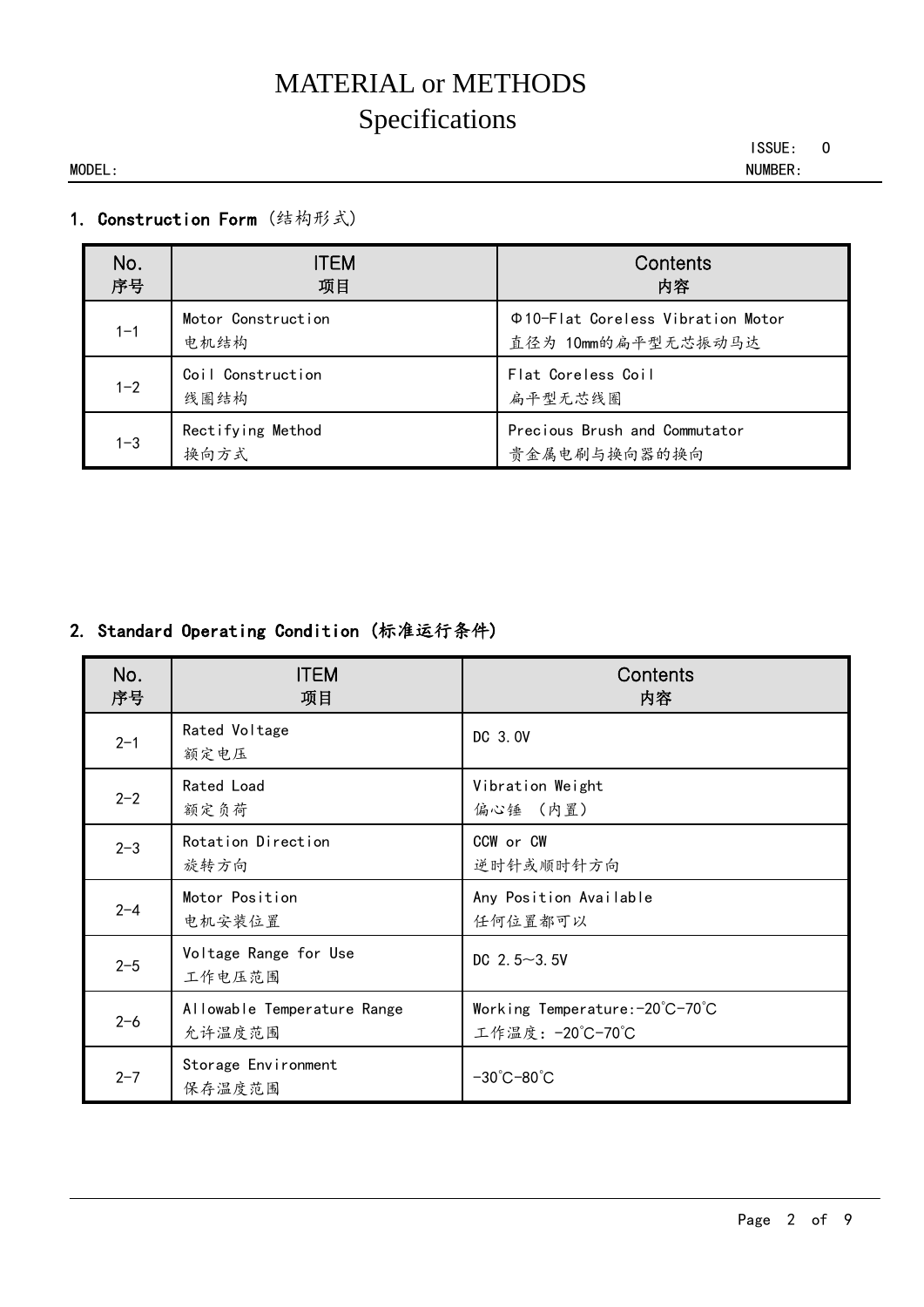ISSUE: O MODEL: NUMBER:

### Add: Measuring Condition (测试条件)

1. Measuring Temperature: 25d±2d **2000 视试温度: 25d±2**d 2.Measuring Relative Humidity: 45-75%RH 测试相对湿度: 45-5%RH

### 3. Electrical Characteristics (电性能)

| No.     | Item                          | <b>Measuring Condition</b>                          | Specification         |
|---------|-------------------------------|-----------------------------------------------------|-----------------------|
| 序号      | 项目                            | 测试条件                                                | 规格                    |
| $3 - 1$ | Rated Speed<br>额定转速           | At Rated Voltage and Rated Load<br>额定电压及负荷下测试       | Min 10,000rpm         |
| $3 - 2$ | Rated Current                 | At Rated Voltage and Rated Load                     | 80mA or less          |
|         | 额定电流                          | 额定电压及负荷下测试                                          | 80mA 以下               |
| $3 - 3$ | Starting Voltage              | At Rated Load and Step Voltage                      | DC2.3V or less        |
|         | 起动电压                          | 额定负载及逐渐升高电压法测试                                      | DC2.3V 以下             |
| $3 - 4$ | Insulation Resistance<br>绝缘电阻 | DC100V between Lead wire and Case<br>引线与电机机身之间的绝缘电阻 | $10M\Omega$ Min       |
| $3 - 5$ | Insulation Voltage            | DC50V between Lead wire and Motor Case              | No Destruction Occurs |
|         | 绝缘电压                          | 引线与电机机身之间施加DC50V电压一分钟                               | 不被击穿                  |
| $3 - 6$ | Terminal Resistance<br>端子电阻   | Measure between Terminals<br>端子间电阻                  | $75 \Omega$ Max       |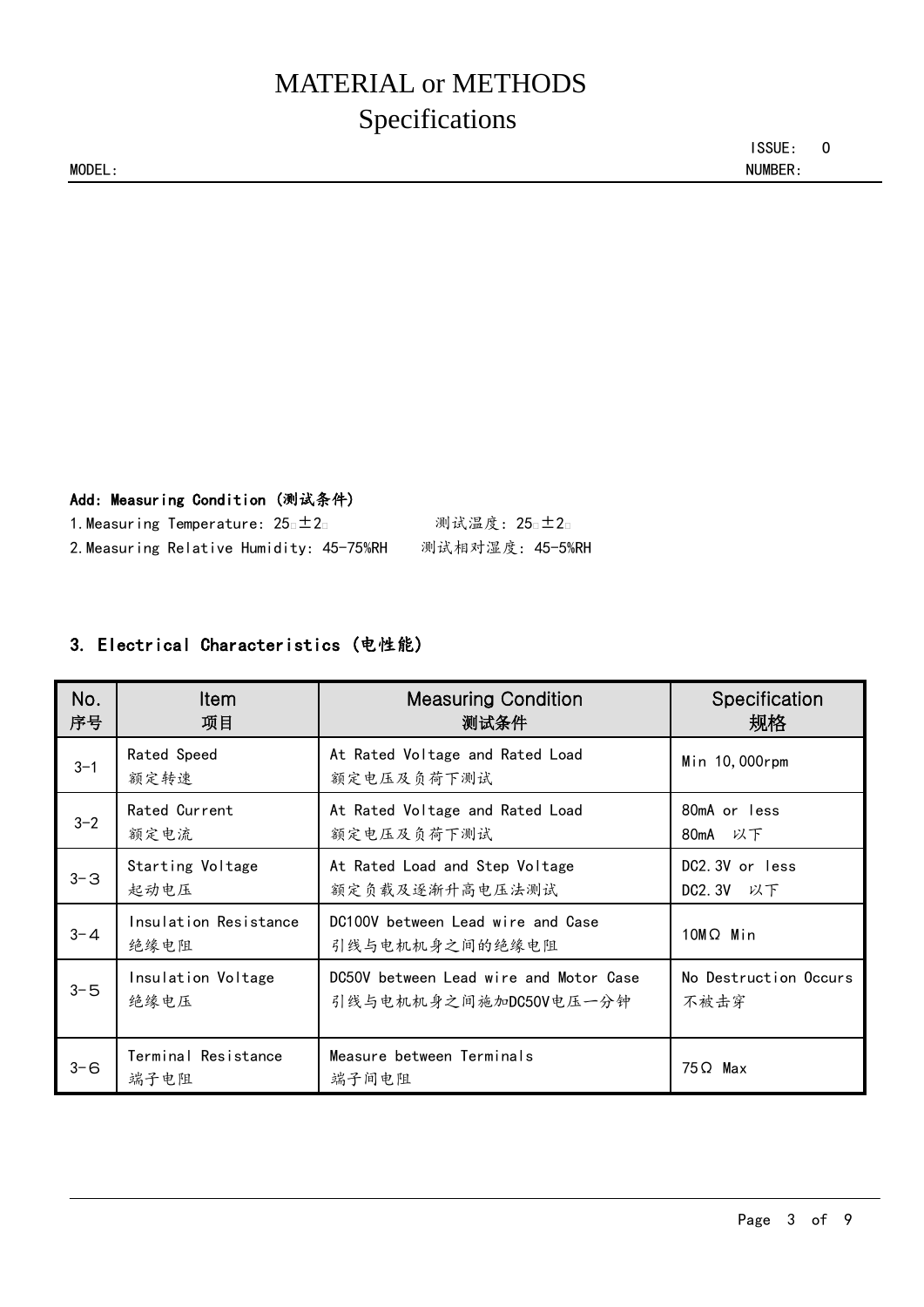ISSUE: O MODEL: NUMBER:

|  | 4. Mechanical Specification (机械要求) |  |
|--|------------------------------------|--|
|  |                                    |  |

| <b>No</b> | Item                     | <b>Measuring Condition</b>                                           | Specification                                                                                    |
|-----------|--------------------------|----------------------------------------------------------------------|--------------------------------------------------------------------------------------------------|
| 序号        | 项目                       |                                                                      | 规格                                                                                               |
|           |                          | 测试条件                                                                 |                                                                                                  |
| $4 - 1$   | Configuration            | Vernier-Calipers                                                     | As Specified in Outline Drawing.                                                                 |
|           | 外观尺寸                     | 游标卡尺                                                                 | 参考相关外形尺寸图。                                                                                       |
| $4 - 2$   | Appearance<br>外观         | Visual Examination<br>目测                                             | Should be no Evidence of Mechanical<br>Damage, Crack, Rust and Stain.<br>不得有明显的机械划痕, 裂缝, 锈迹, 污点。 |
| $4 - 3$   | Weight                   | Balance                                                              | 0.9g Approx                                                                                      |
|           | 重量                       | 天平                                                                   | 约 0. 9g                                                                                          |
| $4 - 4$   | Mechanical Noise<br>机械噪音 | $\frac{1}{2}$<br>100<br>mm<br><b>MIC</b><br>小<br>80g Steel<br>Sponge | 50dB(A) Max<br>(在 Motor 表面 100mm 处, 3.0V)<br>将电机固定,使其保待不动。                                       |

Page 4 of 9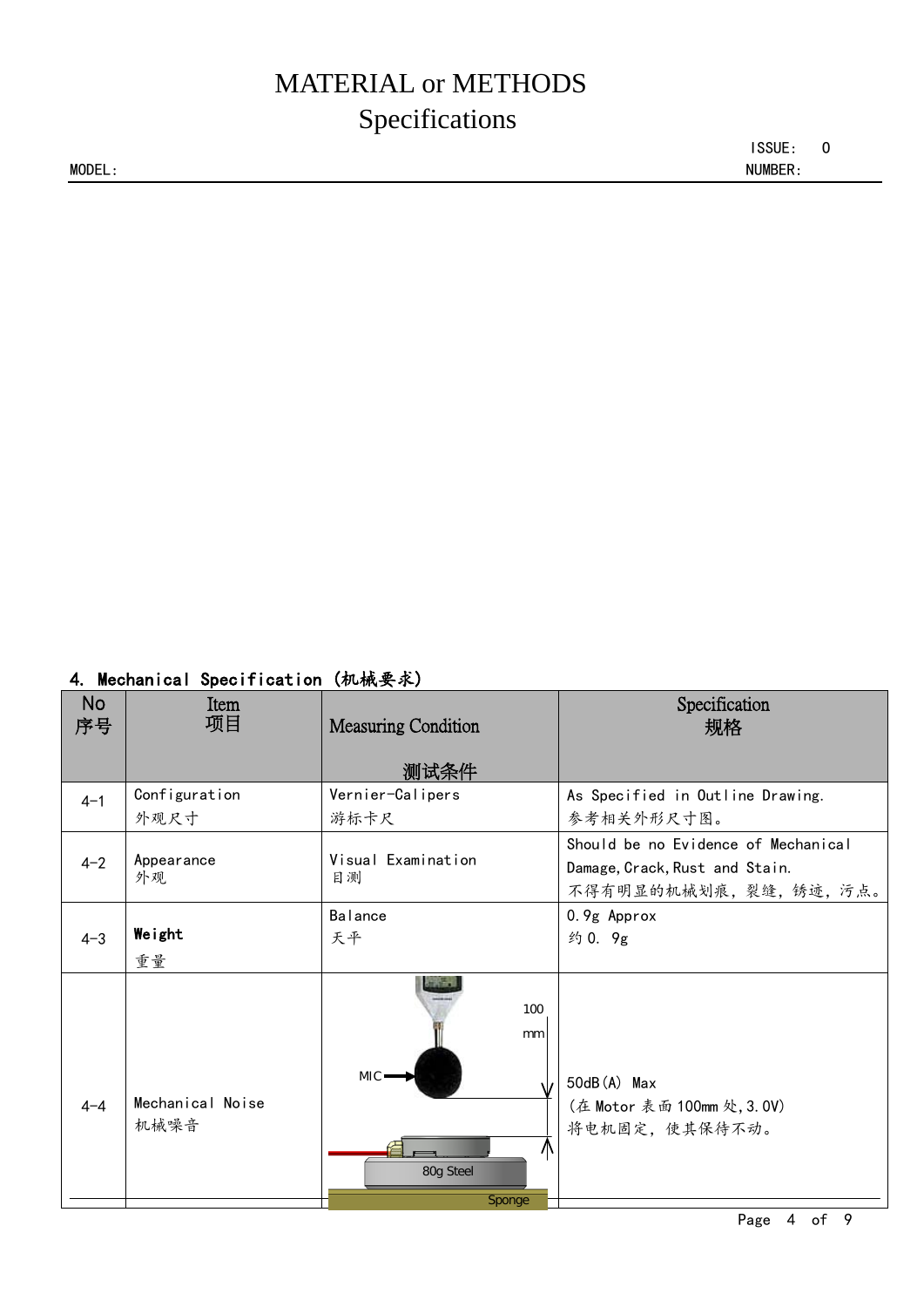ISSUE: O

| MODEL:  |                         |                                                                                  | NUMBER:                      |
|---------|-------------------------|----------------------------------------------------------------------------------|------------------------------|
|         |                         | At Rated Voltage and Rated<br>Load back ground Noise: 50dB<br>额定电压及负荷下测试背景噪<br>音 |                              |
|         |                         | 不超过50分贝。                                                                         |                              |
| $4 - 5$ | Vibration Test<br>振动量测定 | 80g 铁块<br>申机 了<br>海棉<br>模型块:80g<br>测定装置: VM-83                                   | 0.8G (AVG)<br>$(Vm=DC 3.0V)$ |
|         | Down-lead's loose       |                                                                                  | 9.8N or More                 |
| $4 - 6$ | Strength                |                                                                                  | 9.8N 以上                      |
|         | 引线抗拉强度                  |                                                                                  |                              |

### 5. Reliability Test (可靠性试验)

| No.<br>序号 | Item<br>项目                           | Contents<br>内容                                                                                                                                                                                                                                                               |
|-----------|--------------------------------------|------------------------------------------------------------------------------------------------------------------------------------------------------------------------------------------------------------------------------------------------------------------------------|
| $5 - 1$   | Life Test<br>寿命测试                    | 1) Voltage: DC3. 0V 测试电压: DC3. 0V<br>2) Load: Vibrator 负荷:偏心锤<br>3) Temperature: 20°C±2°C 温度: 20°C±2°C<br>4)Relative Humidity: 60-70%RH 相对湿度: 60-70%RH<br>100,000<br>Test Mode: Turn On the Motor for 2sec and than stop for 1sec,<br>Cycle.<br>测决云芒, 工9孙 - 信1孙 - 泛仁100-000克 |
| $5 - 2$   | High Temperature<br>Exposure<br>高温放置 | Exposure to 80 $\degree$ C $\pm$ 2 $\degree$ C for 96 hours, then return to Ordinary<br>Temperature and Humidity for 2hours.<br>在温度80℃±2℃条件下放置96小时后,在正常温度和湿度下放置2小时。                                                                                                          |
| $5 - 3$   | Low Temperature<br>Exposure<br>低温放置  | Exposure to -30°C for 96hours, then return to Ordinary Temperature<br>and Humidity for 2hours.<br>在温度-30℃条件下放置96小时后,在正常温度和湿度下放置2小时。                                                                                                                                          |
| $5 - 4$   | Humidity Test<br>湿度测试                | Exposure to $40^{\circ}$ C $\pm$ 2 $^{\circ}$ C, 90-95%RH (Relative Humidity) for 96hours, then<br>return to Ordinary Temperature and Humidity for 2hours.<br>在温度40℃±2℃,90%RH(相对湿度)条件下放置96小时后, 在正常温度和<br>湿度下放置2小时。                                                           |
|           |                                      | Exposure to Heat test condition underline for 10time, then return                                                                                                                                                                                                            |
|           | Temperature Cycle                    | Page 5 of 9<br>to Ordinary Temperature and Humidity for 2hours.<br>在下列测试条件下循环10次后, 在正常温度和湿度下放置2小时。(转换温<br>度时间为8秒)                                                                                                                                                            |
| $5 - 5$   | Test                                 | 10yde .<br>20yd e<br>the contract of the contract of the                                                                                                                                                                                                                     |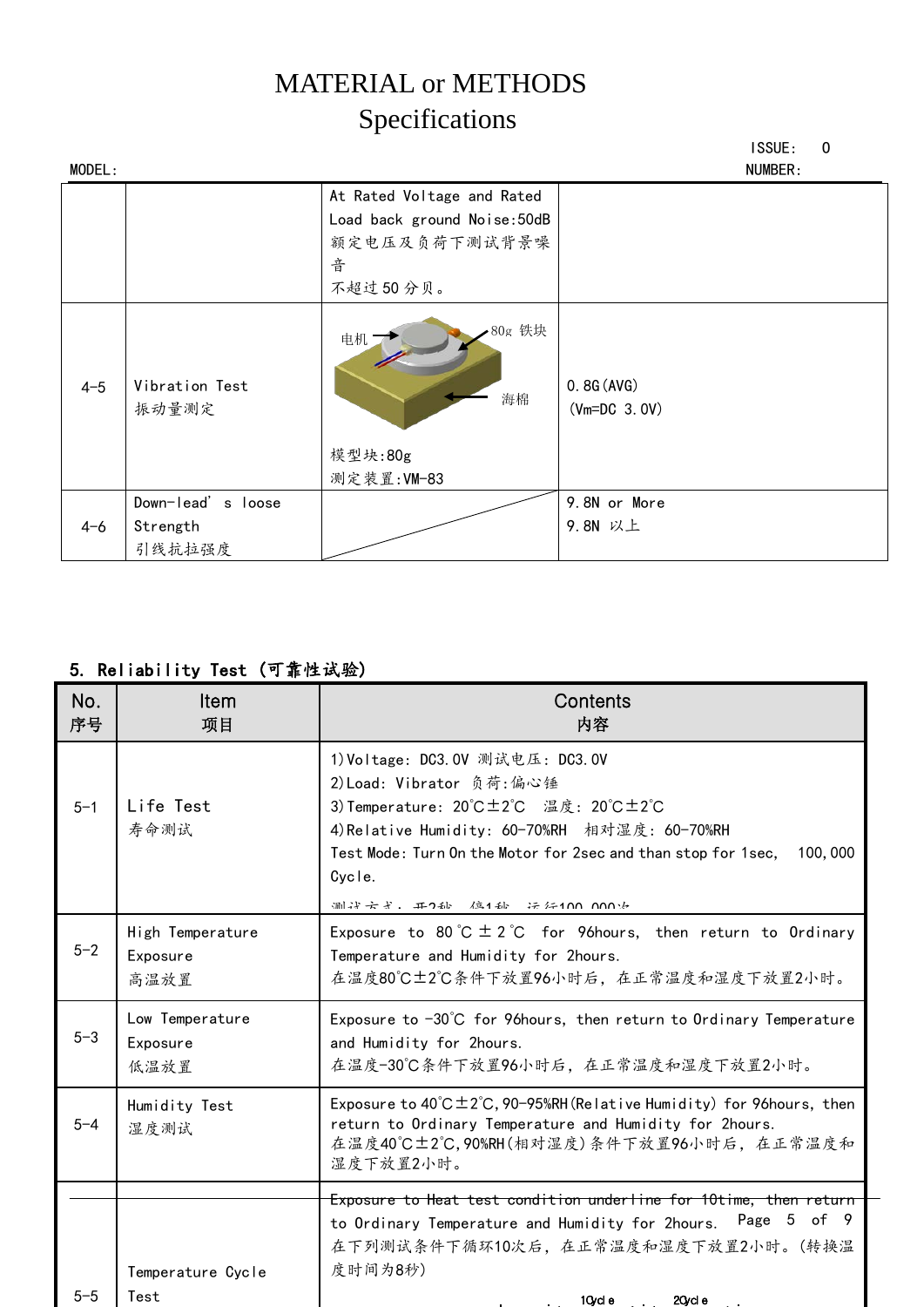ISSUE: O MODEL: NUMBER:

### 6. Performance and Characteristics (性能与特性)

Should be satisfied with the requirements of table1 after Reliability test 5-1-5-7. 通过以上可靠性试验 5-1-5-7 以后应满足表 1 的要求。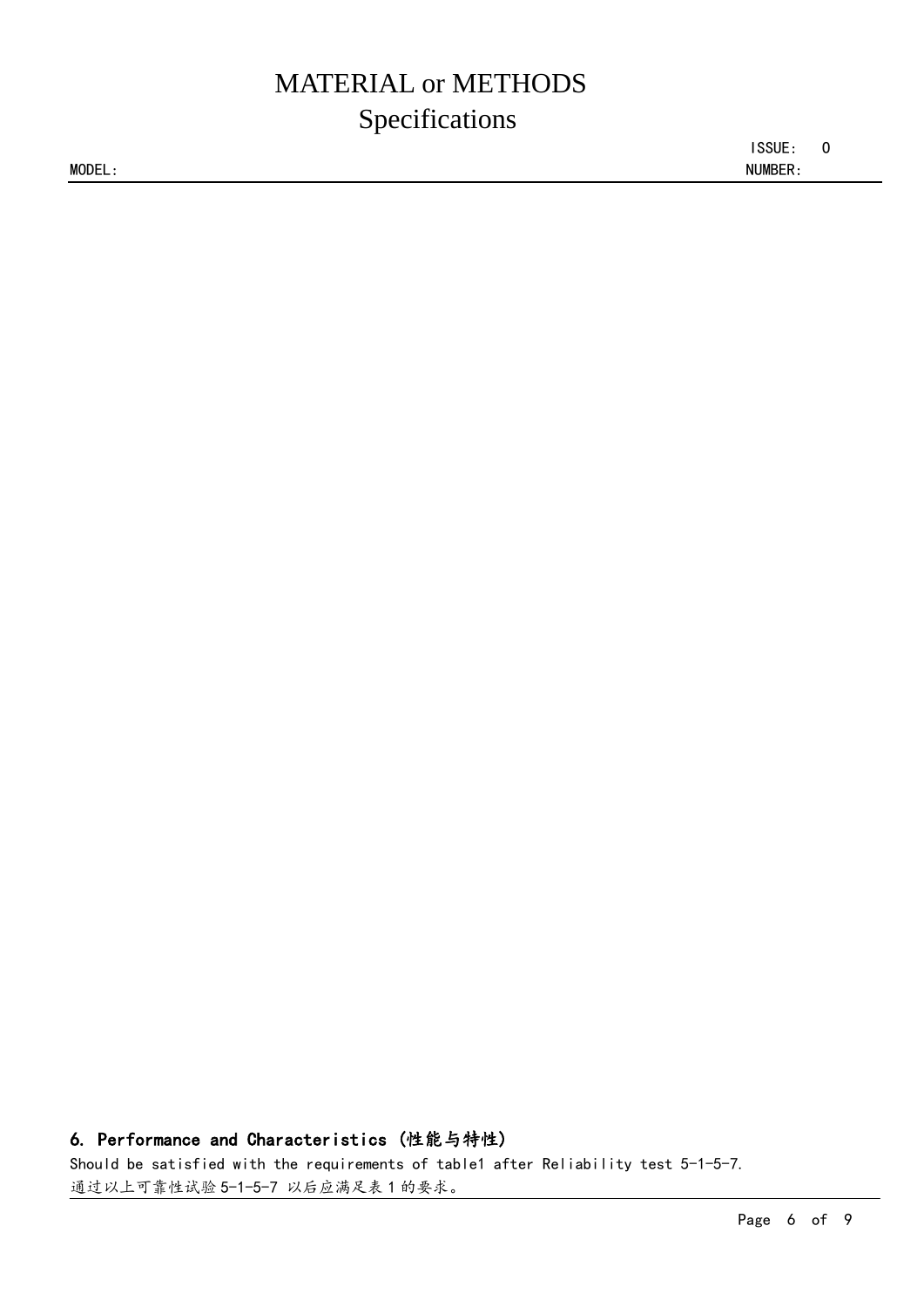ISSUE: O MODEL: NUMBER:

#### 表 1: 评估表

| No.<br>序号 | <b>ITEM</b><br>项目        | Contents<br>内容                                                                                |
|-----------|--------------------------|-----------------------------------------------------------------------------------------------|
| $6 - 1$   | Rated Current<br>额定电流    | Initial Data: ±30% Max<br>最大不超过初始值的士30%                                                       |
| $6 - 2$   | Rated Speed<br>额定转速      | Initial Data: ±30% Max<br>最大不超过初始值的士30%                                                       |
| $6 - 3$   | Life Test<br>寿命测试        | Initial Data: $\pm 40\%$ Max<br>最大不超过初始值的士40%                                                 |
| $6 - 4$   | Starting Voltage<br>起动电压 | DC 2.3V Max<br>最大不超过DC2.3V                                                                    |
| $6 - 5$   | Others<br>其它             | 1) Should not fail in starting<br>应正常启动<br>2) Should not be unusual mechanical noise<br>无异常噪音 |

### 7. Cautions (注意事项)

1)Allowable Range for Use 工作范围

Pay attention to Voltage and Current ranges for use, and Use the vibration motor  $_{\rm{age}}$   $_{\rm{7}}$  of  $_{\rm{9}}$  in the Condition accordance with this specifications, or else the life and performance should be considerably reduced.  $\alpha$   $\rightarrow$   $\alpha$   $\rightarrow$   $\alpha$   $\rightarrow$   $\alpha$   $\rightarrow$   $\alpha$   $\rightarrow$   $\alpha$   $\rightarrow$   $\alpha$   $\rightarrow$   $\alpha$   $\rightarrow$   $\alpha$   $\rightarrow$   $\alpha$   $\rightarrow$   $\alpha$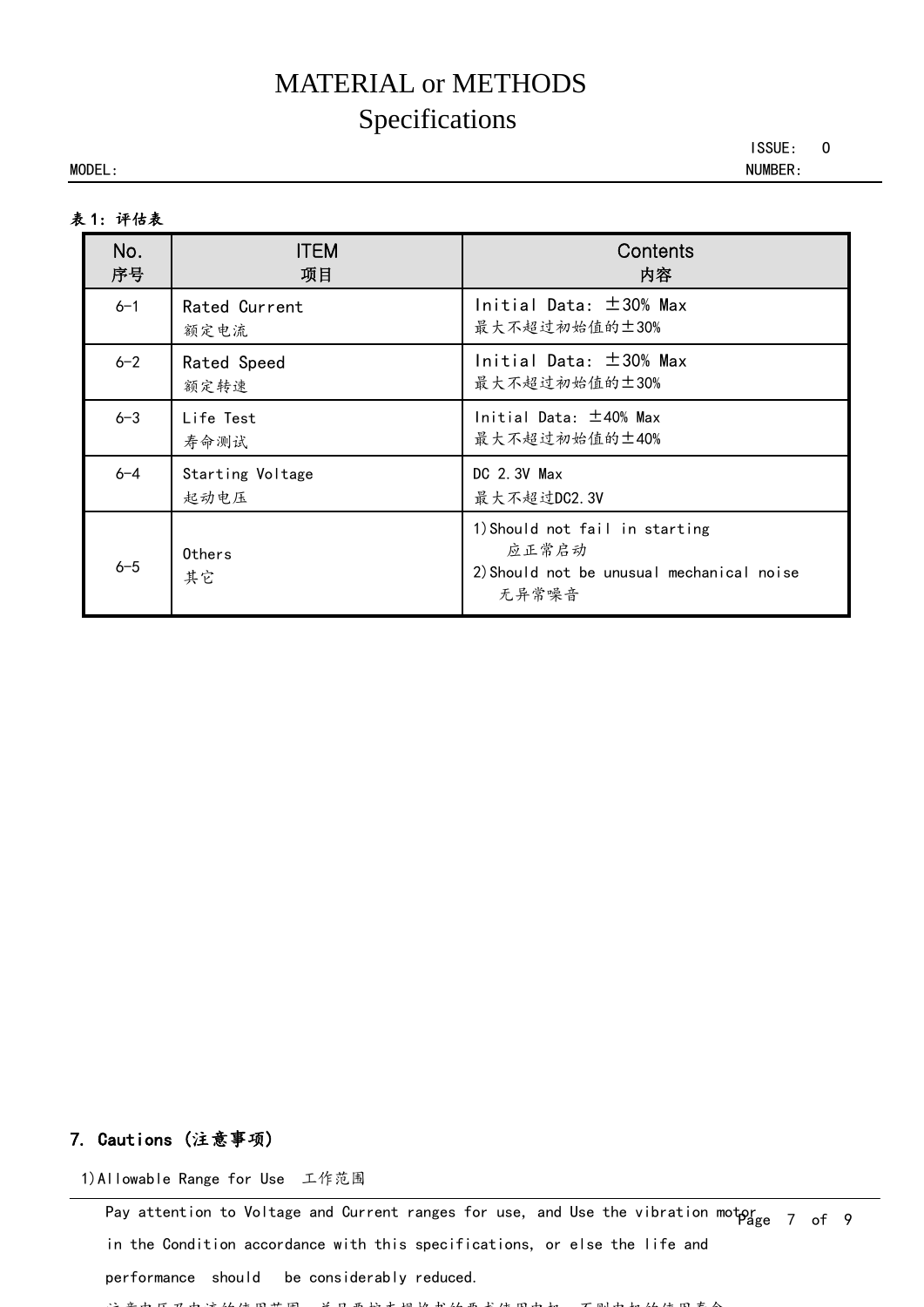ISSUE: O MODEL: NUMBER: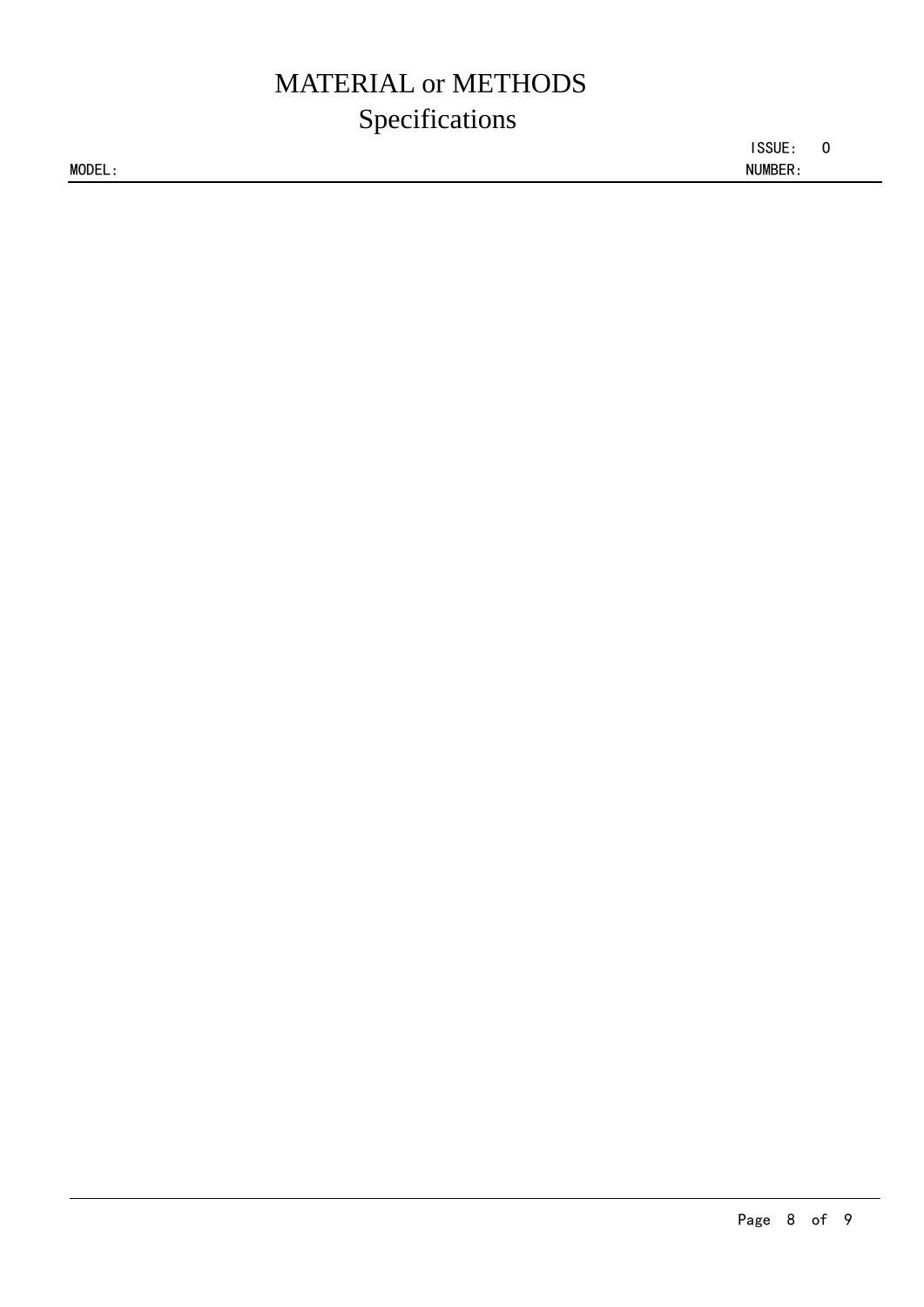ISSUE: O MODEL: NUMBER:

### 8 Mechanical Drawing (机械图)

8-1 Material Lead/导线材质: UL AWM 1571 AWG32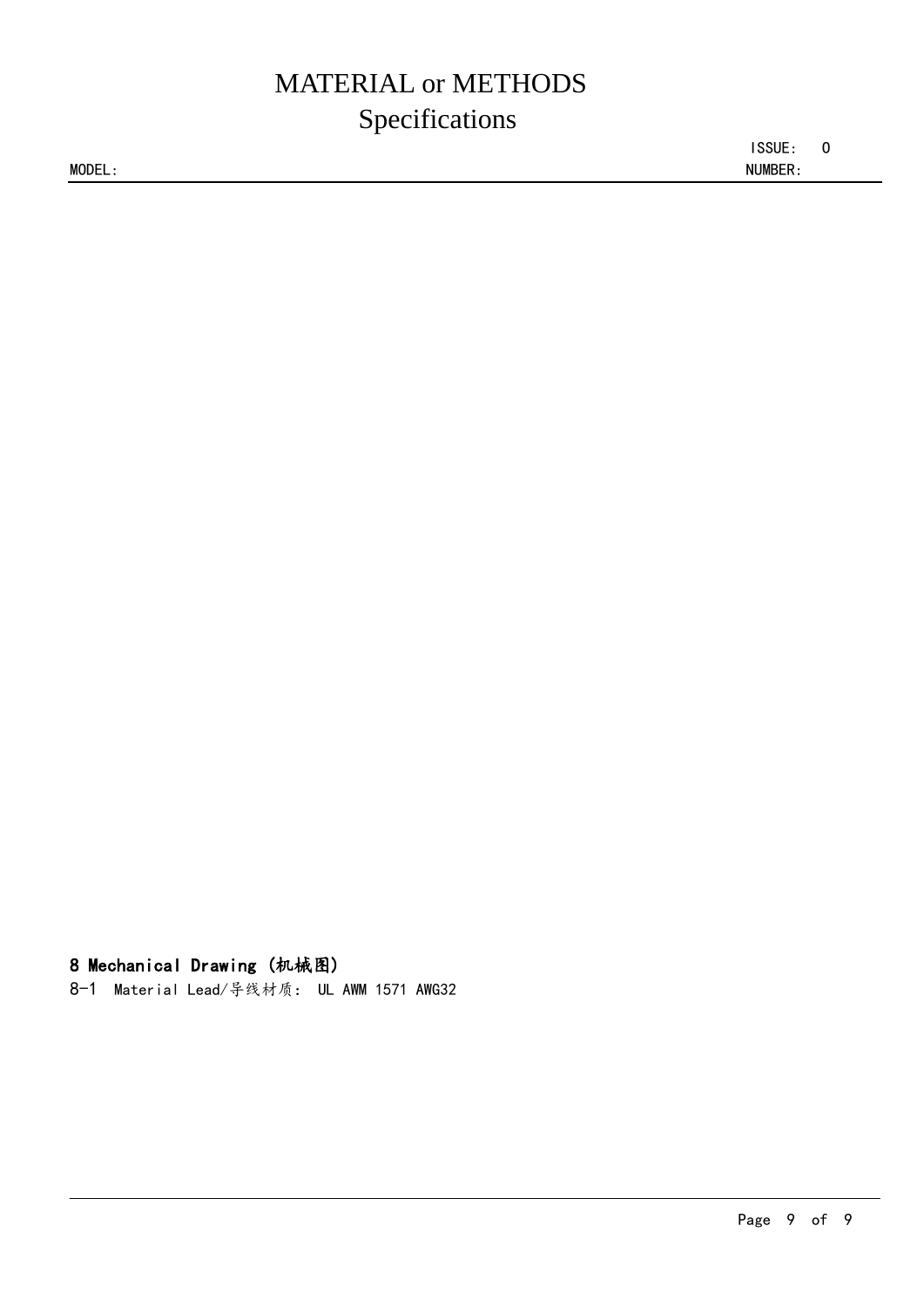

Figure 1 Motor Housing Configuration 图 1 电机外形结构图